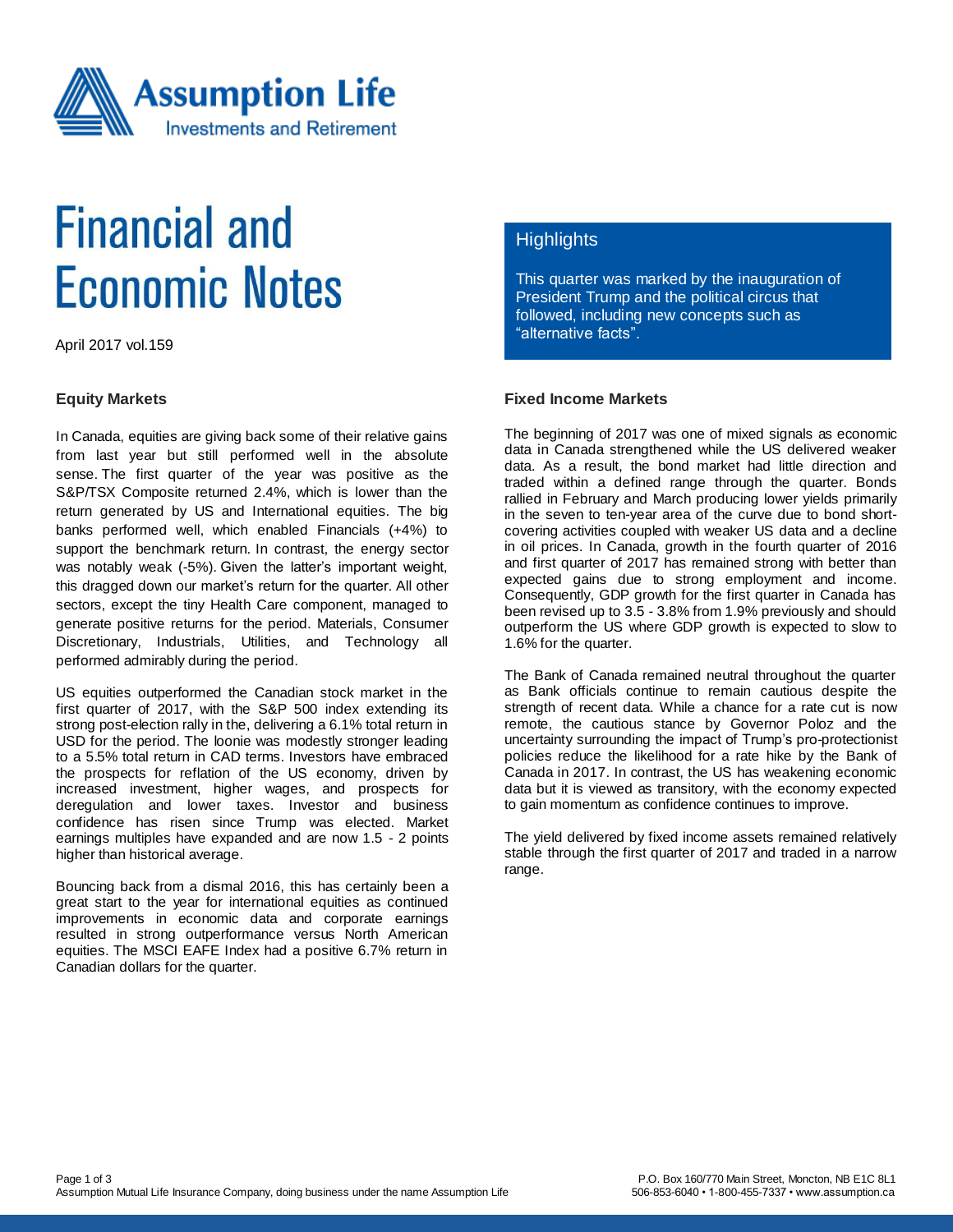

# **Financial and Economic Notes**

## **Assumption Life Investment Funds**

Applicable for Registered Pension Plan clients only

#### **Gross returns as of March 31, 2017**

| <b>FUNDS</b>                                     | 1 MTH<br>%       | <b>YTD</b><br>%  | 1 year<br>% | 2 years<br>%     | 3 years<br>%     | 4 years<br>%     | 5 years<br>%     |  |  |  |
|--------------------------------------------------|------------------|------------------|-------------|------------------|------------------|------------------|------------------|--|--|--|
| <b>ASSUMPTION / LOUISBOURG FUNDS</b>             |                  |                  |             |                  |                  |                  |                  |  |  |  |
| <b>Balanced Fund - RPP</b>                       | 1.2              | 2.4              | 11.3        | 4.6              | 6.4              | 8.5              | 8.2              |  |  |  |
| Multi-Index                                      | 1.1              | 2.9              | 11.3        | 4.5              | 7.1              | 8.6              | 8.5              |  |  |  |
| <b>Canadian Dividend Fund</b>                    | 1.4              | 1.1              | 17.4        | 7.5              | 5.1              | 8.8              | 8.8              |  |  |  |
| S&P / TSX Index                                  | 1.3              | 2.4              | 18.6        | 5.3              | 5.8              | 8.3              | 7.8              |  |  |  |
| U.S. Equity Fund (\$CAN)                         | 0.8              | 2.8              | 19.4        | 5.3              | 12.5             | 18.9             | 16.5             |  |  |  |
| S&P 500 Index (\$ CAN)                           | 0.8              | 5.5              | 20.8        | 12.1             | 17.6             | 21.1             | 20.0             |  |  |  |
| <b>Money Market Fund</b>                         | 0.0              | 0.1              | 0.5         | 0.5              | 0.6              | 0.6              | 0.6              |  |  |  |
| SCM 91 Day T-Bills                               | 0.0              | 0.1              | 0.5         | 0.5              | 0.6              | 0.7              | 0.8              |  |  |  |
| <b>Canadian Equity Fund</b>                      | 1.6              | 1.1              | 18.6        | 7.3              | 3.3              | 7.1              | 6.3              |  |  |  |
| S&P / TSX Index                                  | 1.3              | 2.4              | 18.6        | 5.3              | 5.8              | 8.3              | 7.8              |  |  |  |
| <b>Fixed Income Fund</b>                         | 0.5              | 1.5              | 2.4         | 1.6              | 4.1              | 3.5              | 3.8              |  |  |  |
| <b>SCM Universe Bond Index</b>                   | 0.4              | 1.2              | 1.5         | 1.1              | 4.1              | 3.3              | 3.5              |  |  |  |
| <b>Growth Portfolio</b>                          | 1.2              | 2.8              | 16.2        | 6.7              | 8.0              | 12.2             | 11.7             |  |  |  |
| Multi-Index                                      | 1.6              | $\overline{3.8}$ | 17.8        | 6.2              | 8.2              | 11.2             | 10.8             |  |  |  |
| <b>Balanced Growth Portfolio</b>                 | 1.0              | 2.5              | 12.7        | 5.1              | 6.8              | 10.2             | 10.0             |  |  |  |
| Multi-Index                                      | $\overline{1.3}$ | $\overline{3.2}$ | 13.9        | 5.1              | 7.1              | 9.3              | 9.0              |  |  |  |
| <b>Balanced Portfolio</b>                        | 0.9              | $\overline{2.3}$ | 10.2        | 4.3              | 6.3              | 8.4              | 8.3              |  |  |  |
| Multi-Index                                      | 1.0              | 2.5              | 9.7         | 3.8              | 6.1              | 7.2              | 7.1              |  |  |  |
| <b>Conservative Portfolio</b>                    | 0.8              | 1.9              | 6.7         | 3.5              | 5.3              | 6.0              | 6.1              |  |  |  |
| Multi-Index                                      | 0.7              | 1.8              | 5.5         | 2.4              | 5.0              | 5.1              | 5.2              |  |  |  |
| <b>Canadian Small Capitalization Equity Fund</b> | $-0.9$           | 0.6              | 34.0        | 15.0             | 7.3              | 12.0             | 9.4              |  |  |  |
| <b>BMO NB Small Cap Weighted Index</b>           | 1.0              | 1.5              | 29.5        | 10.5             | $\overline{3.3}$ | 6.2              | $\overline{3.4}$ |  |  |  |
| <b>Momentum Fund</b>                             | $-1.3$           | $-2.7$           | 28.1        | 11.6             | 7.1              | 11.0             | 11.4             |  |  |  |
| S&P / TSX Index                                  | 1.3              | 2.4              | 18.6        | 5.3              | 5.8              | 8.3              | 7.8              |  |  |  |
| <b>FIDELITY FUNDS</b>                            |                  |                  |             |                  |                  |                  |                  |  |  |  |
| <b>Canadian Opportunities Fund</b>               | 1.5              | 1.8              | 23.4        | 9.1              | 9.6              | 12.1             | 11.2             |  |  |  |
| S&P / TSX Small and Mid Cap Combined Index       | 1.5              | 2.3              | 16.9        | 3.8              | 2.9              | 6.2              | 5.8              |  |  |  |
| <b>True North Fund</b>                           | 1.0              | 1.2              | 11.1        | $\overline{4.8}$ | 8.2              | 11.8             | 11.9             |  |  |  |
| S&P / TSX Index                                  | $\overline{1.3}$ | 2.4              | 18.6        | $\overline{5.3}$ | $\overline{5.8}$ | $\overline{8.3}$ | $\overline{7.8}$ |  |  |  |
| <b>International Growth Fund</b>                 | 3.4              | 9.0              | 12.2        | 5.3              | 10.3             | 13.6             | 13.1             |  |  |  |
| <b>MSCI EAFE Index</b>                           | $\overline{3.5}$ | 6.7              | 15.2        | $\overline{3.9}$ | 7.0              | 11.9             | 12.1             |  |  |  |
| <b>Europe Fund</b>                               | 4.2              | 7.2              | 8.9         | 1.8              | 4.0              | 11.0             | 11.8             |  |  |  |
| MSCI Europe Index                                | 4.7              | 6.9              | 13.2        | 2.9              | 4.9              | 11.8             | 11.9             |  |  |  |
| <b>American Disciplined Equity Fund</b>          | $-0.1$           | 4.9              | 16.7        | 6.9              | 15.3             | 19.9             | 18.4             |  |  |  |
| S&P 500 Index (\$CAN)                            | 0.8              | 5.5              | 20.8        | 12.1             | 17.6             | 21.1             | 20.0             |  |  |  |
| <b>NorthStar Fund</b>                            | 1.1              | 2.9              | 8.0         | 7.6              | 12.9             | 18.8             | 18.5             |  |  |  |
| <b>MSCI World Index</b>                          | 1.8              | $\overline{5.8}$ | 18.3        | 8.0              | 12.4             | 16.4             | 15.9             |  |  |  |
| <b>Monthly Income Fund</b>                       | 0.7              | 1.7              | 7.9         | 5.1              | 7.0              | 8.3              | 8.8              |  |  |  |
| Multi-Index                                      | 1.1              | 2.9              | 11.3        | 4.5              | 7.1              | 8.6              | 8.5              |  |  |  |
| <b>Canadian Asset Allocation Fund</b>            | 1.1              | 2.4              | 10.5        | 4.6              | 6.7              | 8.7              | 8.0              |  |  |  |
| Multi-Index                                      | 1.1              | 2.9              | 11.3        | 4.5              | 7.1              | 8.6              | 8.5              |  |  |  |
| <b>Far East Fund</b>                             | 5.0              | 13.2             | 17.2        | $\overline{5.6}$ | 13.0             | 12.5             | 12.9             |  |  |  |
| MSCI AC FE ex Jap (G)                            | $\overline{3.7}$ | 12.4             | 21.4        | 4.8              | 11.5             | 11.6             | 11.2             |  |  |  |